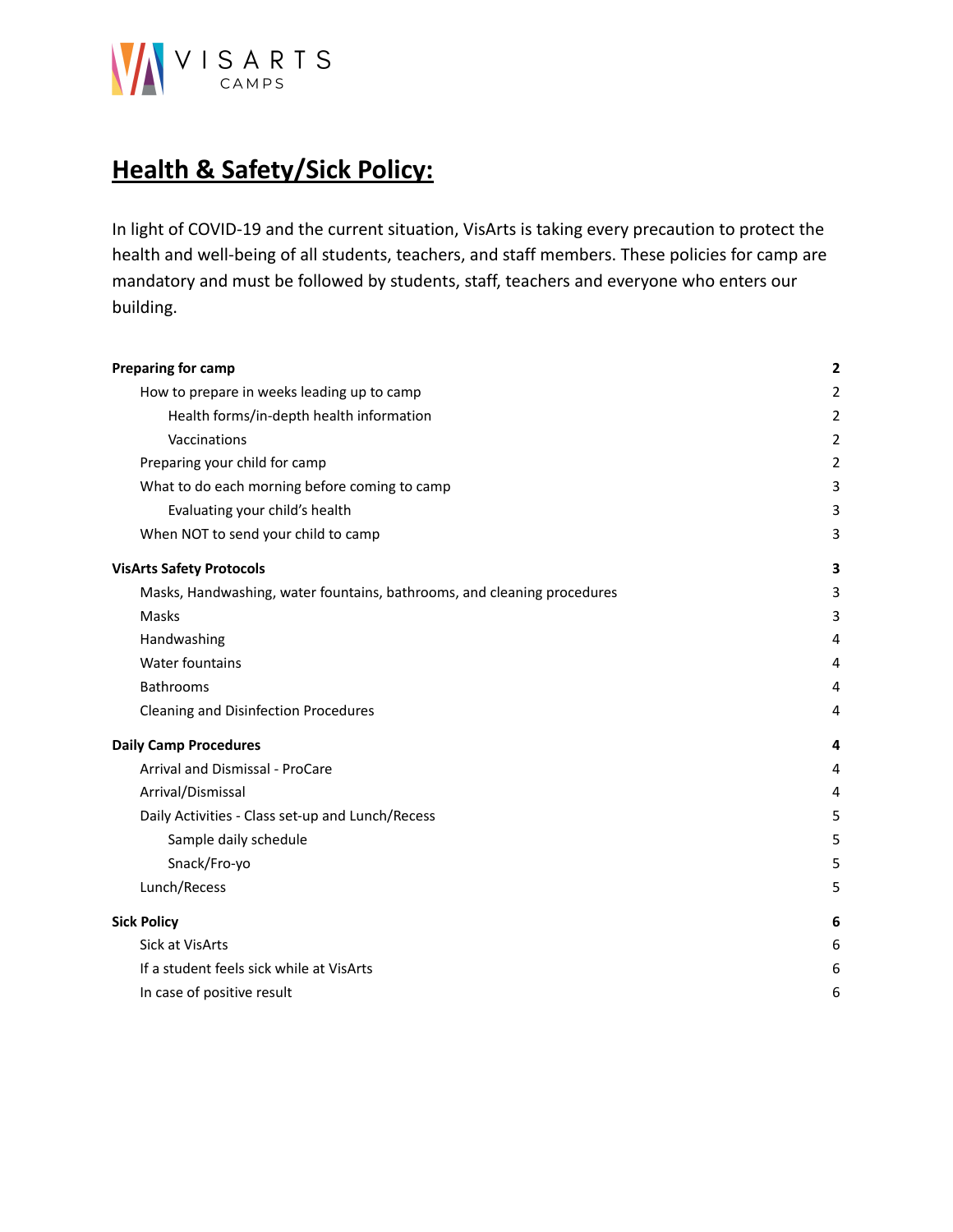# <span id="page-1-0"></span>**Preparing for camp**

### <span id="page-1-1"></span>**How to prepare in weeks leading up to camp**

#### <span id="page-1-2"></span>**Health forms/in-depth health information**

Health forms must be filled out with as much detail as possible before the first day of class. Please inform us of ANY medical conditions your child has, (including seasonal allergies) even if it seems unrelated to the camp experience. If your student will need any special accommodations, please let us know ahead of time via the forms, an email, or a phone call. If your child takes medication, VisArts staff must be informed ahead of time. Staff will not be holding on to, or administering any medications, but we can remind students when to take them.

#### <span id="page-1-3"></span>**Vaccinations**

VisArts requires that all students be fully vaccinated by the start of camp. VisArts follows the guidelines as set by the CDC, and therefore considers one to be fully vaccinated two weeks after their final shot. Please upload a picture of your child's vaccine card in the health forms when prompted.\* All teachers, volunteers, and staff members are fully vaccinated

\*Please note, you may still register for camp if your child is not fully vaccinated at the time of registration. However, all students MUST be vaccinated by **MARCH 15th**. Please log into your account when your child qualifies as fully vaccinated and upload a picture of their vaccine card. Those whose vaccine cards are not dated/uploaded by March 15th, will have their registrations canceled and refunds will be given in accordance with our cancellation policy which can be found in our FAQs on our camp home page.

#### <span id="page-1-4"></span>**Preparing your child for camp**

Prior to sending your children to camp please discuss with them how to recognize COVID symptoms, as well as how to express themselves if they believe they are sick. Please review the CDC guidelines on how to talk to your children about COVID-19: <https://www.cdc.gov/coronavirus/2019-ncov/daily-life-coping/talking-with-children.html>

Please discuss with children appropriate ways to express their feelings/symptoms if they are feeling ill, and help them recognize whether they are feeling bad because of stress or anxiety rather than physical pain/symptoms. Discuss language with students that help them express their different symptoms with staff so we may make an accurate assessment about their condition.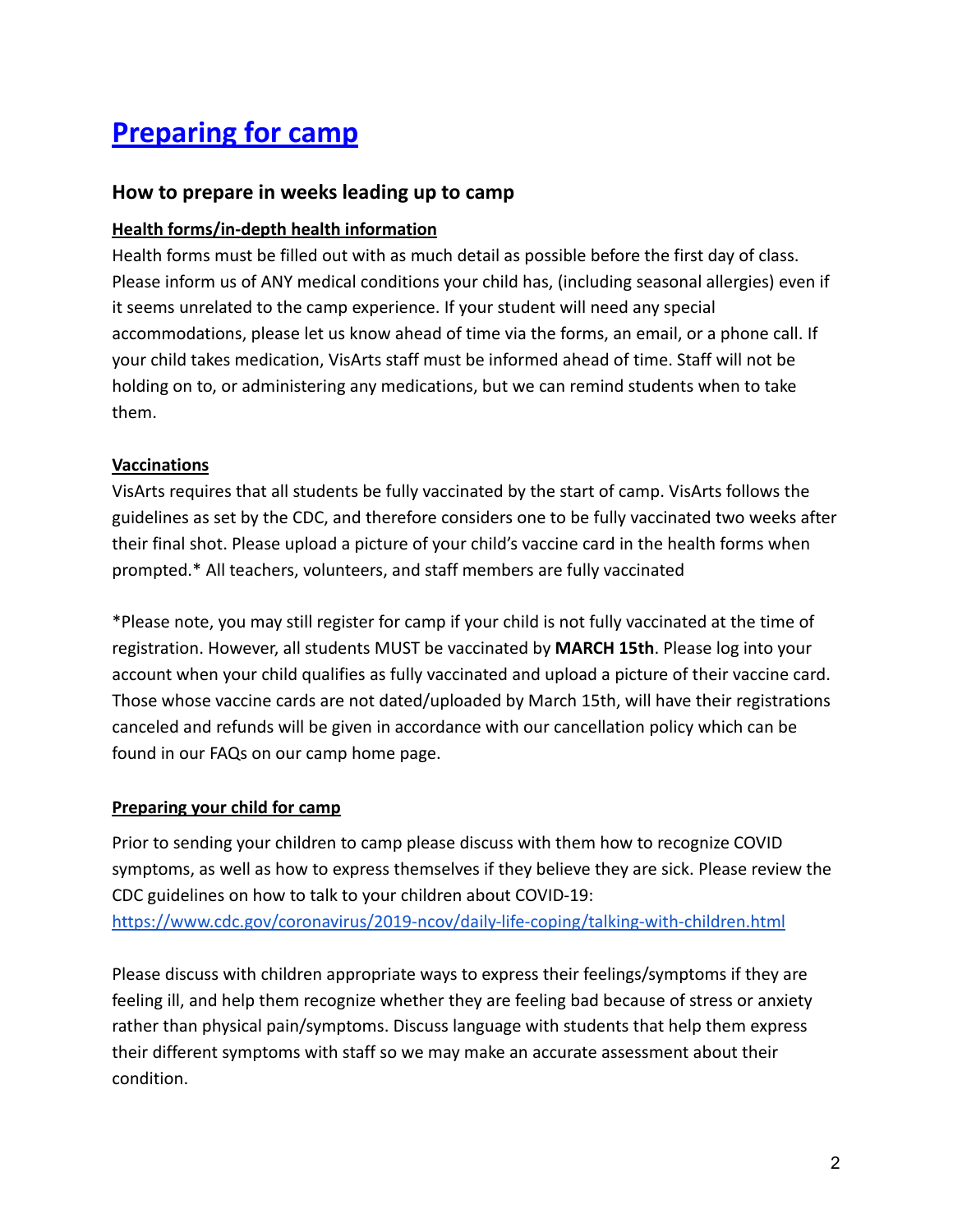## <span id="page-2-0"></span>**What to do each morning before coming to camp**

### <span id="page-2-1"></span>**Evaluating your child's health**

Each morning, please speak to your child about how they are feeling. If you feel like they may be sick in any way, please do not send them to camp. If you feel that they may be exhibiting symptoms of COVID-19, please contact a healthcare provider as soon as possible and follow their instructions. Be sure to contact VisArts staff as soon as possible as well.

#### <span id="page-2-2"></span>**When NOT to send your child to camp**

Students' temperatures must be taken **before** arriving at VisArts for drop-off. Any student whose temperature is 100.4 degrees or higher SHOULD NOT COME TO CAMP. Other symptoms should be reviewed daily, these symptoms include, but are not limited to:

- Sore throat
- Nasal congestion or runny nose
- New or worsening cough
- Shortness of breath
- Fatigue/malaise
- Head or body aches
- Nausea, vomiting or diarrhea
- Loss of taste or smell

If students begin demonstrating symptoms at home after attending Camp, please do not send them back to camp, contact a healthcare provider, and notify VisArts staff IMMEDIATELY. If you, your child, or someone else in your household has been tested for COVID-19 within the last 3 days, and is currently isolating while waiting for results, **please do not send your child to camp.**

# <span id="page-2-3"></span>**VisArts Safety Protocols**

## <span id="page-2-4"></span>**Masks, Handwashing, water fountains, bathrooms, and cleaning procedures**

#### <span id="page-2-5"></span>**Masks**

VisArts will be requiring that all students, staff, and administrators wear masks at all times while at VisArts. Please send your child to camp with at least three extra medical grade masks in a ziploc bag with their name clearly marked on it. VisArts will continue to monitor the vaccination rate, and heed the advice of the CDC and other authorities, therefore, this policy is subject to change.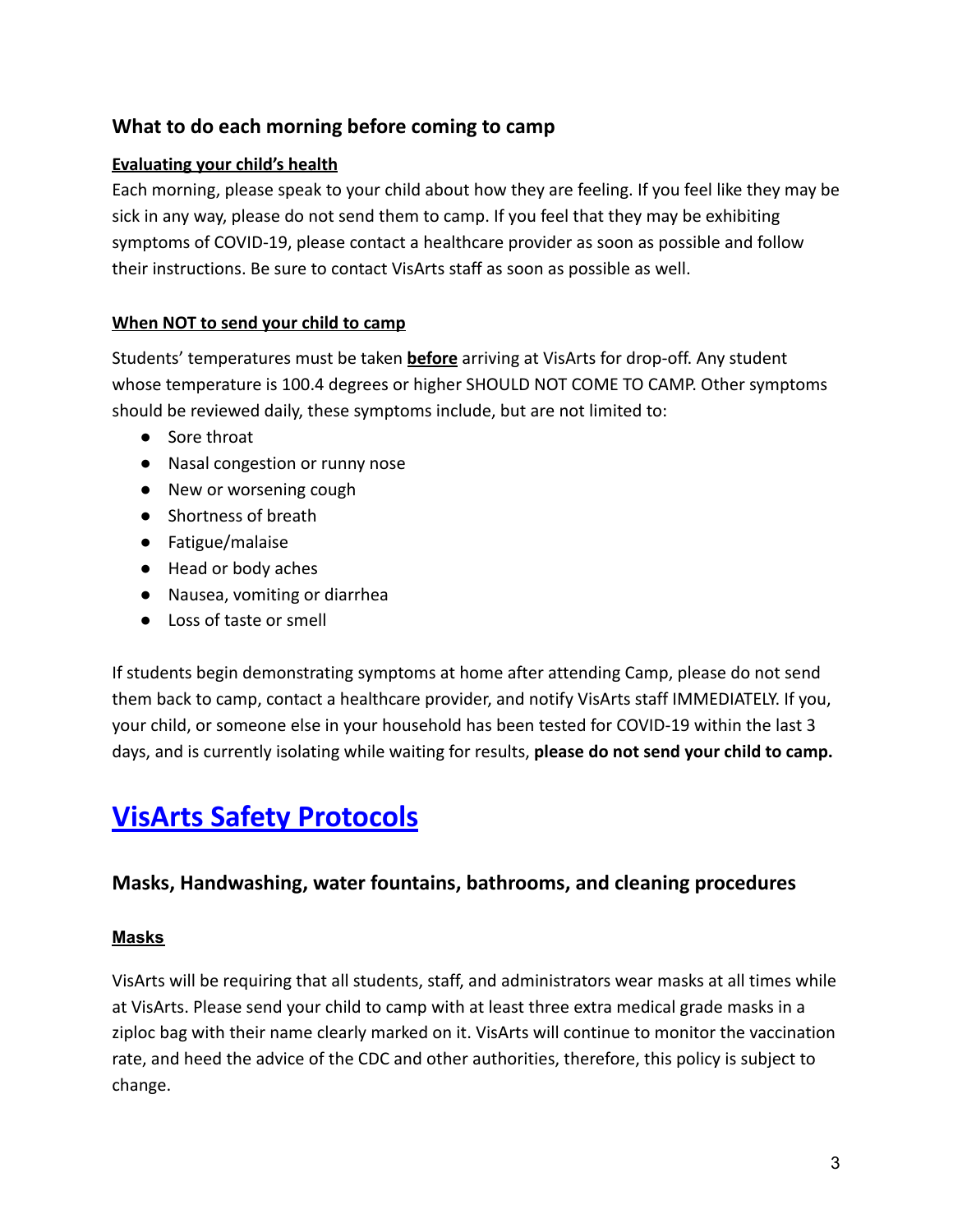#### <span id="page-3-0"></span>**Handwashing**

After entering camp and putting away personal possessions, all staff and students are required to wash their hands thoroughly. The required hand washing protocol is for 20+ seconds with warm/hot water and soap, while rubbing both sides of the hands, wrists, each finger, and in between fingers before rinsing and drying thoroughly with a paper towel.

Staff and students will also wash their hands throughout the day and may use a sanitizer with 60%+ alcohol when a sink is not feasible.

#### <span id="page-3-1"></span>**Water fountains**

Water fountains have been turned off at VisArts. Please send your child to camp with a water bottle and a straw that can fit under their mask so they can keep hydrated without removing their mask.

#### <span id="page-3-2"></span>**Bathrooms**

Students will be escorted to the bathroom by a staff member. Bathrooms will be cleaned several times each day with special attention paid to high-touch surfaces.

#### <span id="page-3-3"></span>**Cleaning and Disinfection Procedures**

Classrooms will be spot cleaned throughout the day and will be thoroughly cleaned after the classrooms are emptied. In addition, disinfectant wipes will be available so that frequently touched surfaces may be cleaned often. Frequently touched surfaces include light switches, sink knobs, door and cabinet handles, tables, chair seats and chair tops, and other surfaces touched by staff or students during the day.

# <span id="page-3-4"></span>**Daily Camp Procedures**

## <span id="page-3-5"></span>**Arrival and Dismissal - ProCare**

#### <span id="page-3-6"></span>**Arrival/Dismissal**

VisArts Camp has created a safe, low-contact, and efficient check in/out system for campers. We use ProCare, an online database that allows us to provide live camper updates throughout the day, and allows you to check your child in and out of camp without even leaving the car! More information about the arrival and dismissal process can be found in the **'[Arrival and Dismissal](https://www.visartscenter.org/x/lc-content/uploads/2022/02/SB-Camp-2022-IMP-DOC_-Arrival-and-Dismissal-Policies.pdf) [Policies](https://www.visartscenter.org/x/lc-content/uploads/2022/02/SB-Camp-2022-IMP-DOC_-Arrival-and-Dismissal-Policies.pdf)'** document.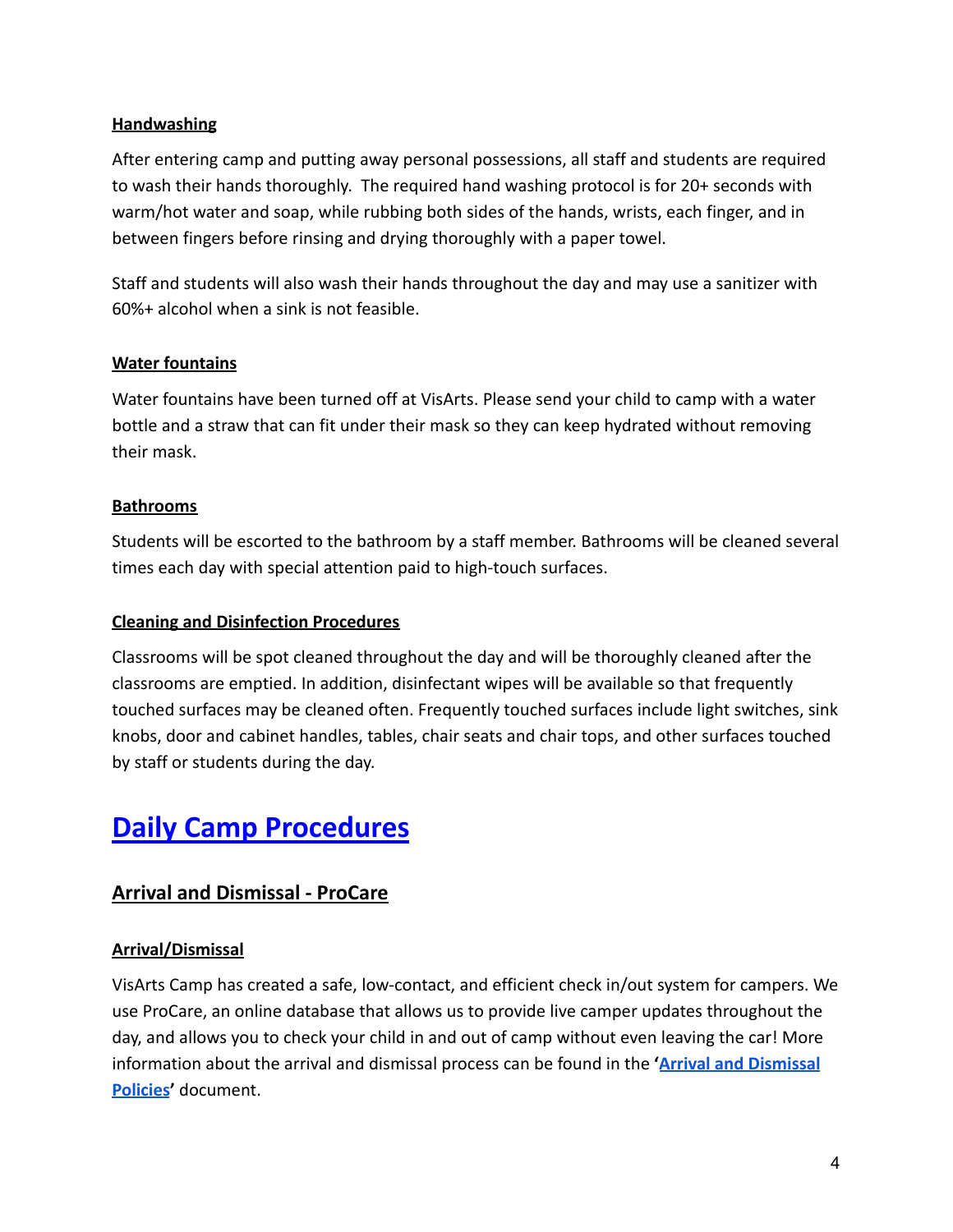## <span id="page-4-0"></span>**Daily Activities - Class set-up and Lunch/Recess**

### <span id="page-4-1"></span>**Sample daily schedule**

Below, we have provided a sample daily schedule, this is subject to change based on timing and the curriculum created for the camp.

- 8:30-8:45 Arrival
- Project 1
- Project 2
- 12:00-12:45 LUNCH
- Project 3
- Project 4
- Snack/Fro-yo
- 3:50-4:00 Clean Up and Pack Up
- 4:00-4:15 Dismissal

#### <span id="page-4-2"></span>**Snack/Fro-yo**

On Wednesday, and Friday, VisArts will take the campers to get ice cream or frozen yogurt in the square. The price is included in camp tuition. Please be sure to mark clearly and sensitivities, food allergies, or food restrictions in the health forms. Both the ice cream shop, and the frozen yogurt shop are within 2 minutes walking from VisArts, and do not require crossing any main streets. Staff and volunteers will lead students and monitor them throughout the field trip. On Monday, Tuesday, and Thursday, VisArts will provide fruit snacks for the students during snack time.

#### <span id="page-4-3"></span>**Lunch/Recess**

Students will have lunch and recess in a designated area separate from their classrooms. VisArts has some outdoor space available and we will do our best to bring campers outside for lunch and recess as much as possible, weather permitting.

# <span id="page-4-4"></span>**Sick Policy**

Students may not come to camp if they are at all unwell, as they may spread or pick up germs in their compromised state. Whether the child presents symptoms of COVID-19 or another illness, please air on the side of caution and keep them at home. If they have been sick, or have been in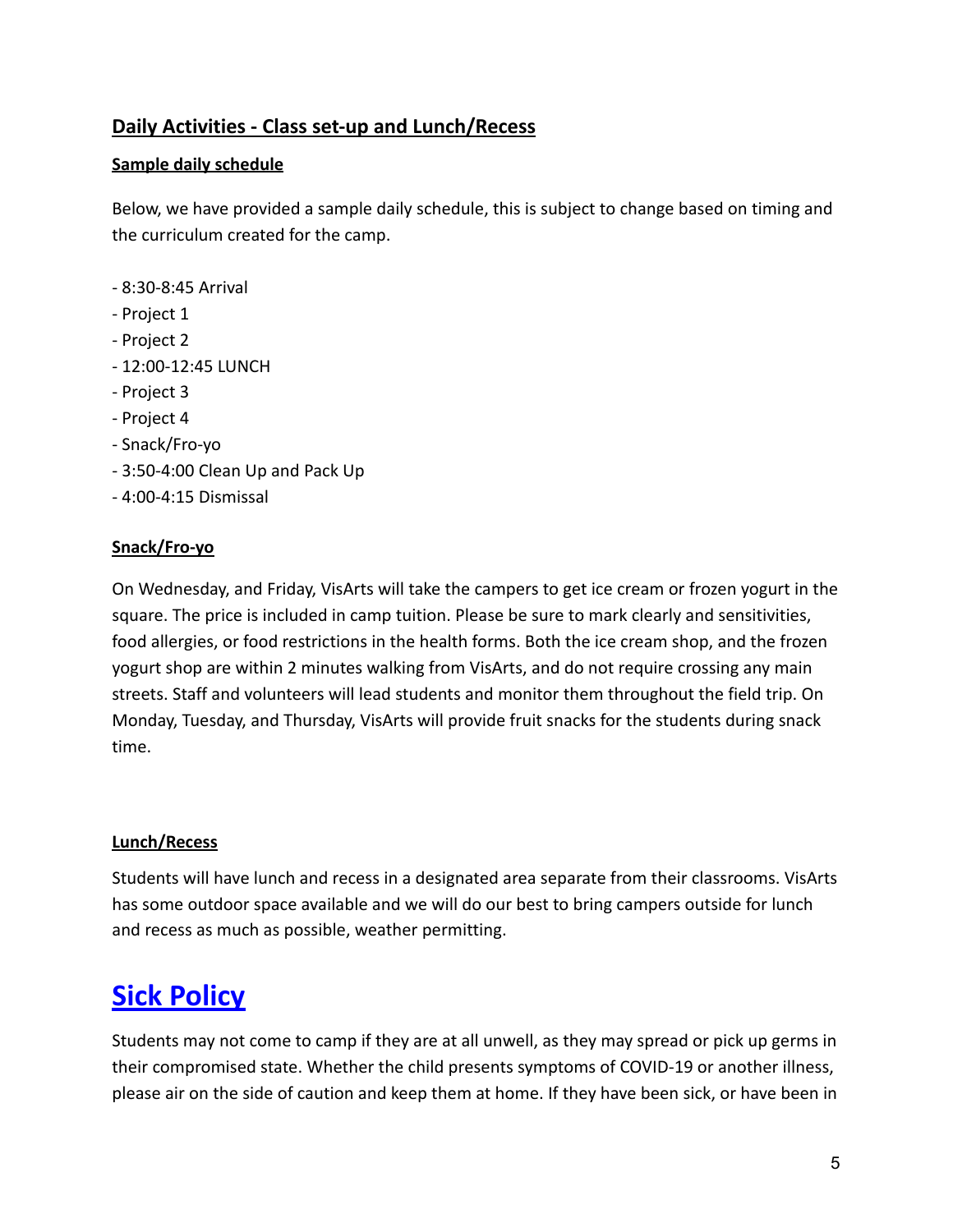contact with a family member who is sick, the child must remain at home until they are better or have tested negative for COVID.

# <span id="page-5-0"></span>**Sick at VisArts**

### <span id="page-5-1"></span>**If a student feels sick while at VisArts**

Due to the highly contagious nature of COVID, and the wide range of symptoms that present, VisArts will consider any illness to be serious. The following policy lays out the steps we will take if/when a child complains of illness:

If a child displays signs of illness or expresses that they are not feeling well at VisArts, a staff member will inquire about symptoms and contact a parent/guardian. After consultation with the parent, a decision will be made as to whether or not to send the child home. **If the child is complaining of illness but does not have a fever, it will be VisArts' decision whether or not the child may rejoin their class.**

If the child has a temperature parents will immediately be contacted to arrange for pick-up of their symptomatic child within 30 minutes or less. Please make sure emergency contacts and designated pick-up people are up to date when you fill out your health forms.

After the child has been picked up, the staff members will clean and disinfect the classroom. Families of all students will be informed if any child/staff member is sent home because of illness while attending camp. Anonymity of the student/staff member will be respected.

Remember, if your child has seasonal allergies, the health form must indicate that the child is subject to this condition. Parents will be asked to identify what their child's allergy symptoms look like, so they can be distinguished from other symptoms of illness.

## <span id="page-5-2"></span>**In case of positive result**

In the event of a positive result of COVID by any staff member or student, VisArts will be following the guidelines laid out by the CDC. VisArts will not close down in the case of a positive test result of a camper, teacher, or staff member. We will inform families of the possible exposure, and recommend a monitoring period of several days in which students' symptoms and wellbeing is monitored. If any student begins to show symptoms of COVID-19, they should be kept at home and be tested. The nature of the test depends on how many days have passed since expected exposure.